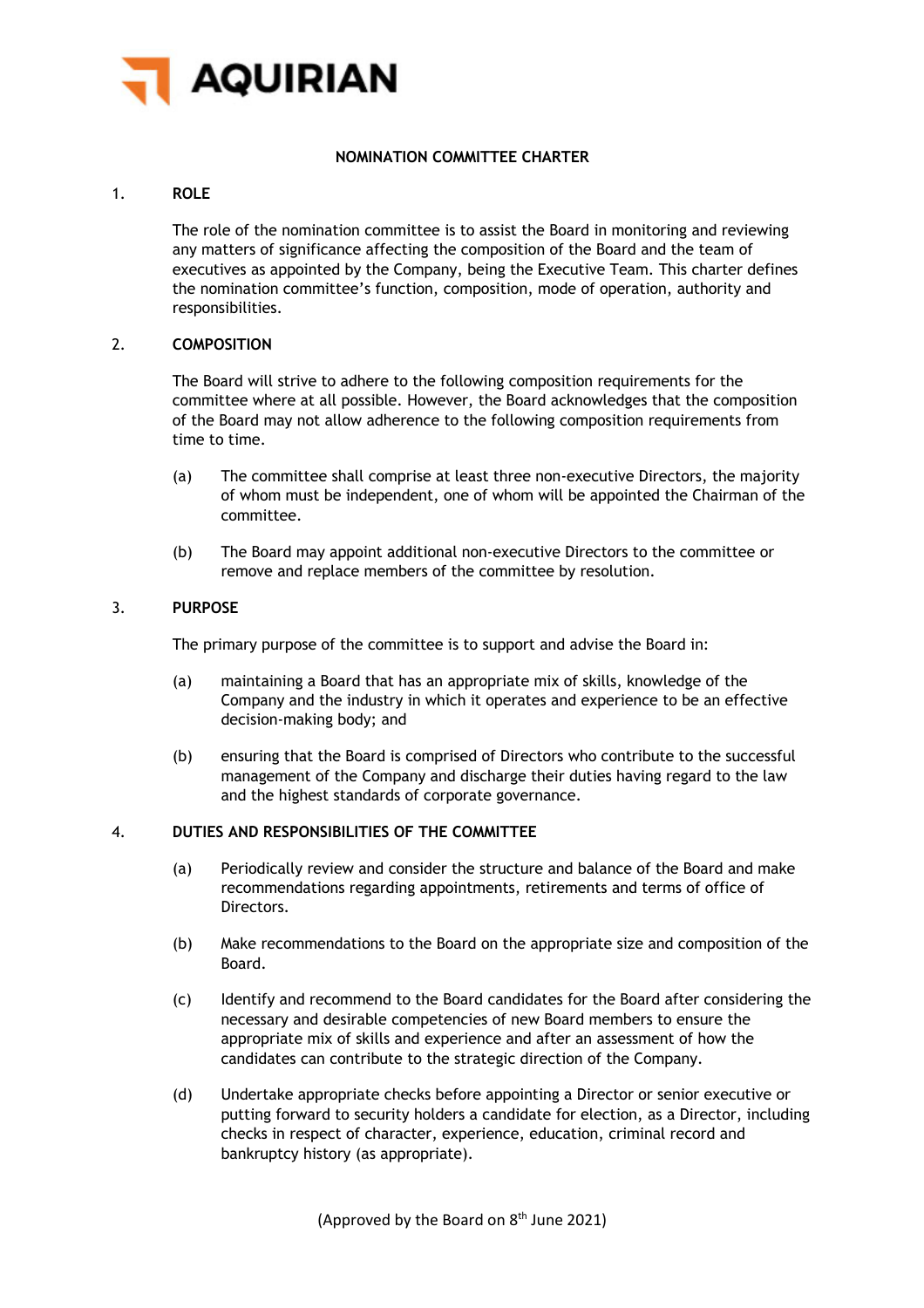- (e) Ensure that all material information relevant to a decision on whether or not to elect or re-elect a Director will be provided to security holders in the Notice of Meeting containing the resolution to elect or re-elect a Director, including:
	- (i) biographical details (including relevant qualifications and experience and skills);
	- (ii) details of any other material directorships currently held by the candidate;
	- (iii) where standing as a Director for the first time, confirmation that the entity has conducted appropriate checks into the candidate's background and experience and any material adverse information revealed by those checks, details of any interest, position or relationship that might materially influence their capacity to be independent and act in the best interests of the Company as a whole rather than in the interests of an individual shareholder or other party, and a statement whether the Board considers the candidate is considered to be independent;
	- (iv) where standing for re-election as a Director, the term of office served by the Director and a statement whether the Board considers the candidate is considered to be independent; and
	- (v) a statement by the Board whether it supports the election or re-election of the candidate and a summary of the reasons why.
- (f) Ensure that each Director and senior executive is personally a party to a written agreement with the Company which sets out the terms of that Director's or senior executive's appointment. For these purposes, a senior executive is a member of key management personnel (as defined in the Corporations Act 2001 (Cth)), other than a Director. Where the Company engages a bona fide professional services firm to provide a chief financial officer, Company Secretary or other senior executive on an outsourced basis, the agreement may be between the entity and the professional services firm.
- (g) Ensure that Directors or senior executives who are provisionally appointed give an unequivocal undertaking to resign should the Company receive an outstanding check that it considers unsatisfactory.
- (h) Prepare and maintain a Board skills matrix setting out the measurable mix of skills and diversity that the Board currently has (or is looking to achieve) to ensure the Board has the skills to discharge its obligations effectively and to add value and to ensure the Board has the ability to deal with new and emerging business and governance issues. The Company must disclose this matrix in, or in conjunction with, its Annual Report.
- (i) Approve and review induction and continuing professional development programs and procedures for Directors to ensure that they can effectively discharge their responsibilities.
- (j) Assess and consider the time required to be committed by a non-executive Director to properly fulfil their duty to the Company and advise the Board.
- (k) Consider and recommend to the Board candidates for election or re-election to the Board at each annual shareholders' meeting.
- (l) Review directorships in other public companies held by or offered to Directors and senior executives of the Company.

(Approved by the Board on  $8<sup>th</sup>$  June 2021)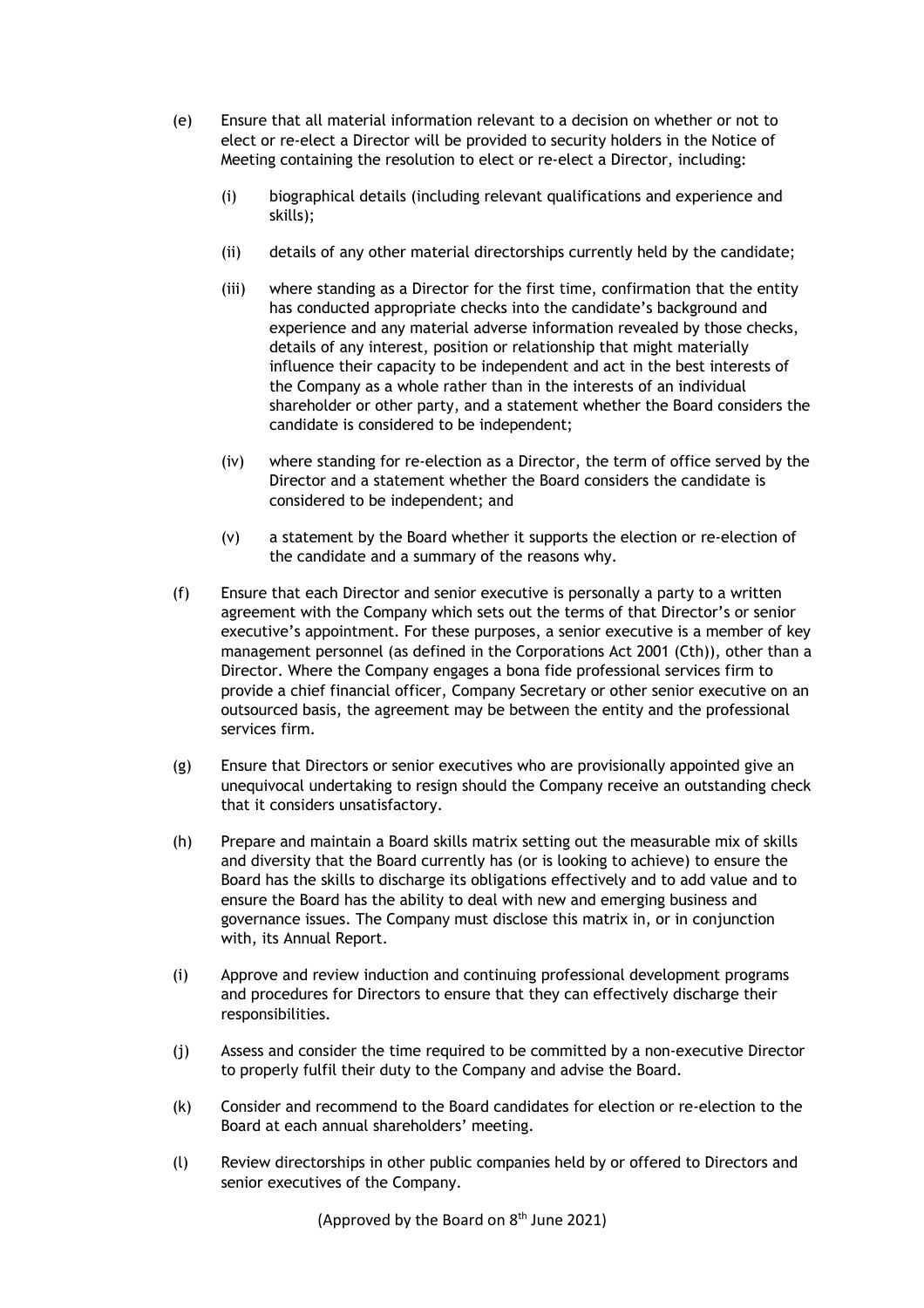- (m) Review succession plans for the Board with a view to maintaining an appropriate balance of skills and experience on the Board.
- (n) Arrange an annual performance evaluation of the Board, its committees, individual Directors and senior executives as appropriate. Such review will include a consideration of the currency of each Director's knowledge and skills and whether a Director's performance has been impacted by any other commitments.

## 5. **MEETINGS**

- (a) The committee will meet at least once a year and additionally as circumstances may require.
- (b) Meetings are called by the Secretary as directed by the Board or at the request of the Chairman of the committee.
- (c) Where deemed appropriate by the Chairman of the committee, meetings and subsequent approvals may be held or concluded by way of a circular written resolution or conference call.
- (d) A quorum shall comprise any two members of the committee. In the absence of the Chairman of the committee or appointed delegate, the members shall elect one of their number as Chairman of the committee.
- (e) Decisions will be based on a majority of votes with the Chairman of the committee having a casting vote.
- (f) The committee may invite executive management team members or other individuals, including external third parties to attend meetings of the committee, as they consider appropriate.

### 6. **SECRETARY**

- (a) The Company Secretary or their nominee shall be the secretary of the committee (**Secretary**) and shall attend meetings of the committee as required.
- (b) The Secretary will be responsible for keeping the minutes of meetings of the committee and circulating them to committee members and to the other members of the Board.
- (c) The Secretary shall distribute supporting papers for each meeting of the committee as far in advance as possible.

## 7. **RELIANCE ON INFORMATION OR PROFESSIONAL OR EXPERT ADVICE**

Each member of the committee is entitled to rely on information, or professional or expert advice, to the extent permitted by law, given or prepared by:

- (a) an employee of the Company and its subsidiaries (**Group**) whom the member believes on reasonable grounds to be reliable and competent in relation to the matters concerned;
- (b) a professional adviser or expert in relation to matters that the member believes on reasonable grounds to be within the person's professional or expert competence; or
- (c) another Director or officer of the Group in relation to matters within the Director's or officer's authority.